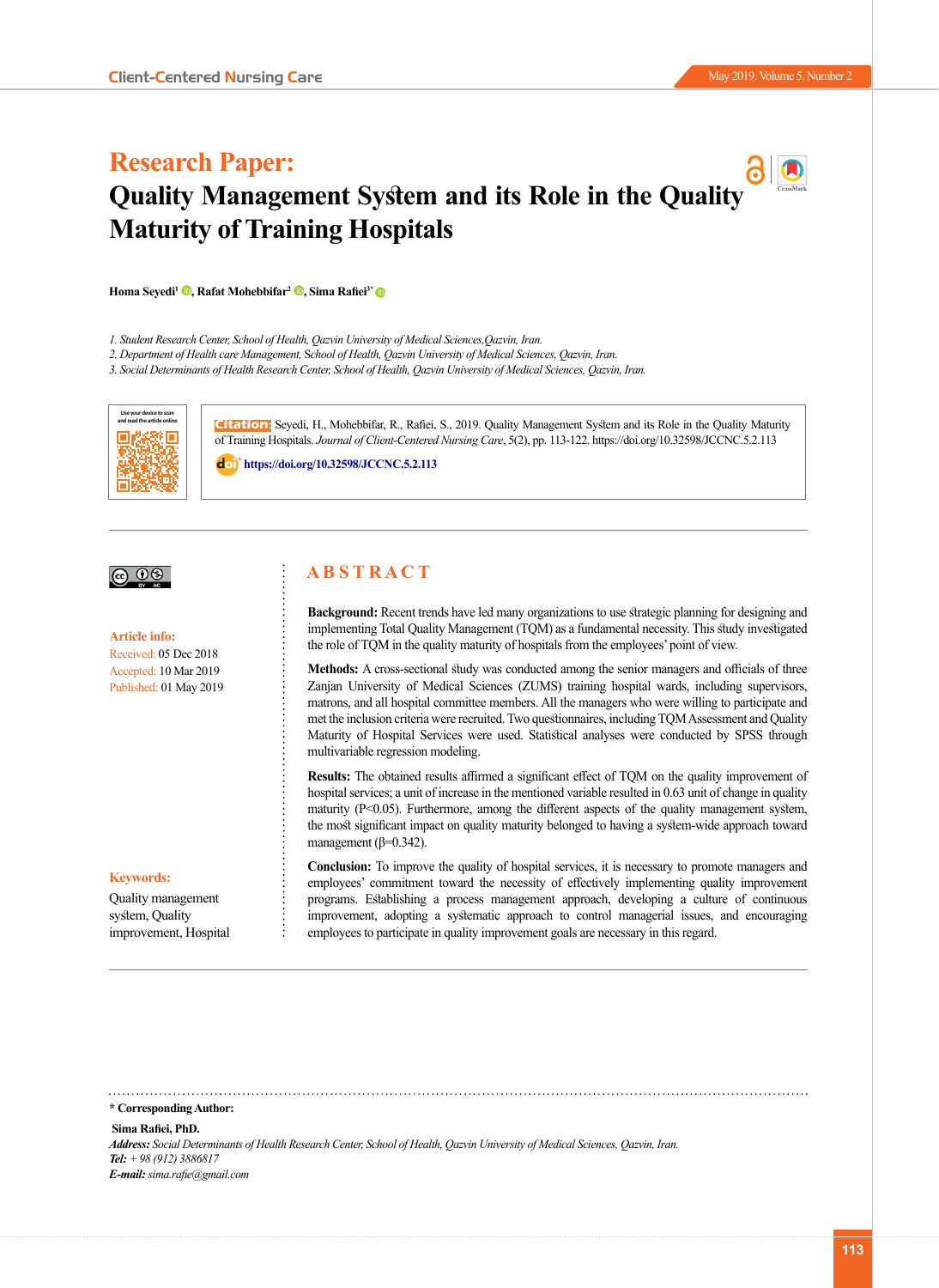# **Highlights**

● Adopting TQM is an effective approach in providing high-quality services by both individual and institutional providers.

● A new approach which has been taken into consideration for delivering quality services in hospitals is a called quality maturity.

● To achieve quality maturity, managers should be committed to TQM in a participative organizational environment using the potential collaboration of different parties, including managers, employees, patients, and suppliers.

#### **Plain Language Summary**

In Iran, there are limited research studies on quality maturity in healthcare centers; thus, hospital managers can contribute in such scientific area and provide evidence-based data to discover a set of factors which play an essential role in institutionalizing the quality maturity as a managerial necessity. According to the collected results, TQM affects the quality improvement of hospital services; any increase in TQM leads to changes in quality maturity. Furthermore, among the different aspects of quality management system, the greatest impact on quality maturity was related to having a system-wide approach toward management.

# **1. Background**

## **Quality as a competitive advantage**

ver the past two decades, the importance of quality and its improvement as an important competitive advantage of organizations in a dynamic environment has attracted the attention of most managers. Hospitals, like other organizations, are faced with ever-increasing environmental pressures. This issue requires them to adapt to changing socio-economic and customer-based factors (Lieberthal 2008). These healthcare organizations have a critical role in providing biopsychological healthcare services for patients safely and with the most appropriate quality level [\(Hippisley-Cox et al.](#page-9-0) [2006\)](#page-9-0). Recent trends have led many organizations to use strategic planning for designing and implementing TQM as a fundamental necessity. This explains why strategic management and quality improvement systems in the health sector have been welcomed in the last decades [\(Wright & Shojania 2009\)](#page-9-1). **O**

#### **Quality management system**

Adopting TQM as an effective approach in providing high-quality services can act by both individual and institutional providers, leading to quality maturity in hospitals [\(Berces & Hegyi 2001\)](http://www.ncbi.nlm.nih.gov/pmc/articles/PMC4066308). Quality management includes 8 basic principles which senior managers can apply in healthcare organizations to improve perfor-

mance. These principles include customer-oriented approach, strategic leadership, employee participation, process approach, system approach to management, continuous improvement, factual approach to decision making, and mutually beneficial supplier relationships (Mosadegh Rad 2004; [Mosadegh Rad 2005\).](#page-9-2) Considering these factors in healthcare settings helps providers with the competitive advantage of improving the effectiveness and overall performance toward achieving a superior global position [\(Antony et al. 2002;](#page-8-0) [Counte](#page-9-3)  [& Meurer, 2001\)](#page-9-3).

#### **Quality maturity**

A new approach which has been taken into consideration for delivering quality services in hospitals is a term called "quality maturity"; it was first introduced and implemented in the health systems of some countries, including the USA and the United Kingdom. The main distinction existing between this quality evaluation approach and other measurement tools is its emphasis on strategic thinking and the implementation of organizational issues based on the strategic management process. Applying such approaches in hospitals assures the awareness toward environmental opportunities and threats as well as internal competitive advantages of an organization; thus, all activities on the allocation of resources are conducted per determined strategic goals (Groene et al. 2011). It also assists hospitals in progressing through the required organizational, strategic, and technical competences in a systematic manner. Therefore, the devel-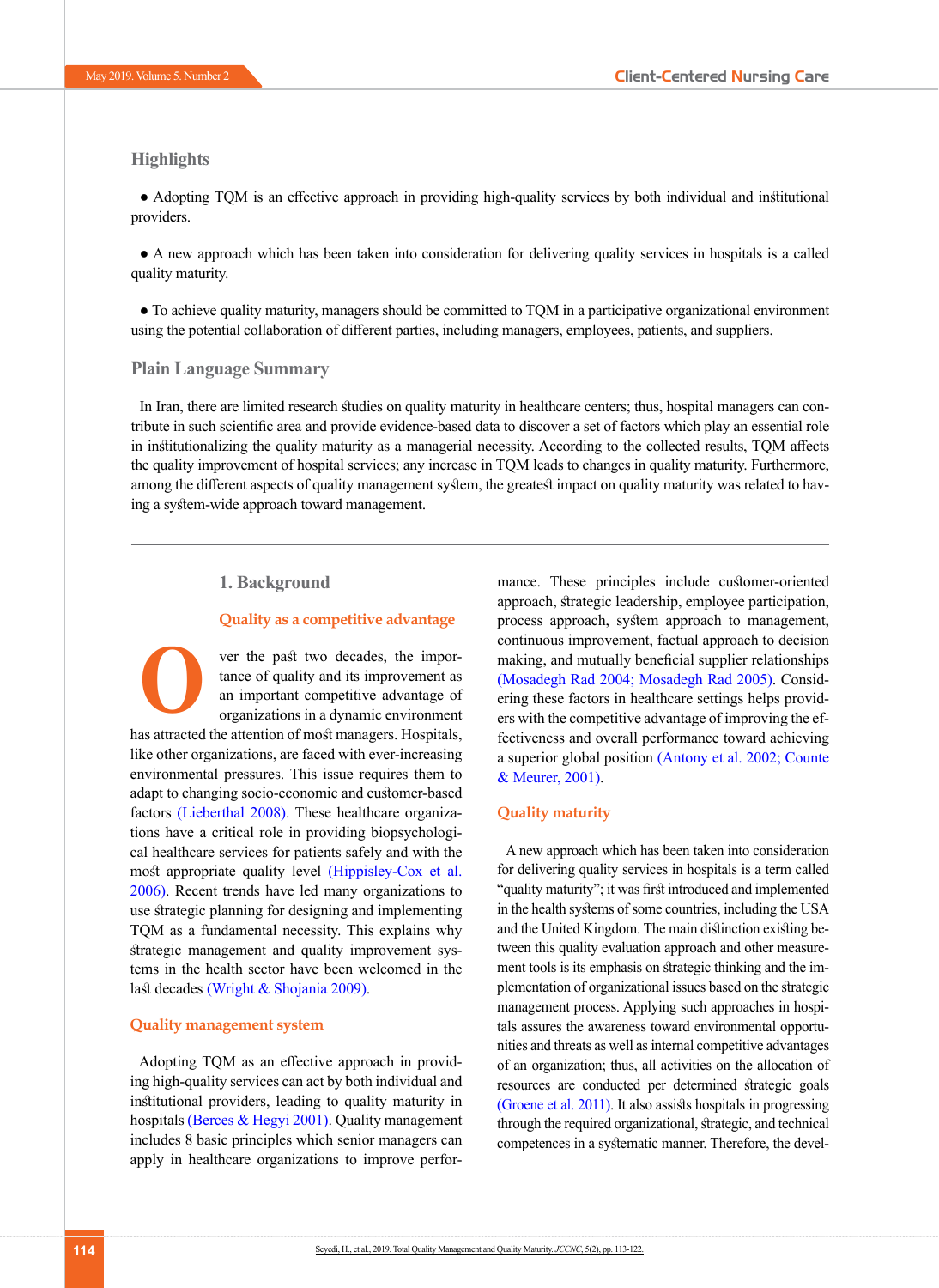A European project entitled "Methods of Assessing Response to Quality Improvement Strategies (MARQuIS)" developed a classification model for hospital quality improvement systems. The model measured quality improvement based on quality procedures, quality governance structures, and quality activities to minimize the gap between existing and desired levels of quality (Suñol et al. 2009). Furthermore, it evaluates 'maturity' by revealing the progressive phase of different quality improvement strategies.

To evaluate hospital status according to this index, a questionnaire entitled Maturity of the Quality in Hospital Services, including 6 critical aspects of management and leadership, results, human resources, information infrastructure and data management, knowledge, and skills improvement was used. That indicates the weaknesses and strengths of a hospital in each of the dimensions as a point on the continuum [\(Moradi et al. 2016\)](#page-9-5). The domain scores were combined in a mean total mark for each hospital, representing the different points of a spectrum from beginner to advanced level. Such quality maturity model has become a key assessment tool for managing organizational change toward quality improvement processes.

Strategic thinking among managers and authorities at different levels of healthcare organizations is important. It is conducted by examining the status of quality management implementation in healthcare settings. However, it still unclear whether hospitals with a more established TQM perform better in terms of quality maturity indices. Therefore, this study aimed to investigate the success rate of TQM and its role in determining the quality maturity indicators of training hospitals affiliated to Zanjan University of Medical Sciences, in 2017.

#### **2. Materials and Methods**

This cross-sectional descriptive study was conducted in three ZUMS training hospitals in 2017. Senior managers and the heads of different hospital departments, including supervisors, matrons, and the key members of hospital committees participated in the research. The inclusion criteria were participation in hospital decision-making; in particular those on safety and quality improvement, and having at least one year of work experience at a hospital setting. Therefore, all individuals who were willing to participate and met the inclusion criteria (n=150) were recruited.

Data collection involved a "TQM Assessment Tool" and a standard questionnaire entitled "Quality Maturity of Hospital Services" (Lombart et al. 2009). The Persian version of the first questionnaire was developed by [Mo](#page-9-6)[sadegh Rad \(2005\)](#page-9-6) and involved 34 questions. It measures respondents' perception regarding 8 dimensions, including customer-based services, leadership, employee participation, process approach, system approach to management, continuous improvement, factual approach to decision making, and mutually beneficial supplier relationships. A five-point Likert-type scale was used for this scale (1=strongly disagree to 5=strongly agree). The scores below 80 were regarded as the non-maturity of the hospital; while, the scores 80-126 indicated a moderate level of maturity.

Moreover, the scores above 126 were considered as a proper maturity condition. Face and content validity were confirmed in a study by a panel of experts, comprising hospital managers and authorities. Cronbach's alpha coefficient was used to assess the instrument reliability; values more than 0.7 were considered as an acceptable reliability [\(Mosadegh Rad 2005\)](#page-9-6).

To assess the level of quality maturity in hospitals, a self-administered checklist was used. It has been developed based on a standard questionnaire developed by Lombarts et al. (2008). It consisted of 19 items investigating 6 aspects of management and leadership, policy and planning, structure, results, resources, and data management. Each item was scored on a four-point scale ranging from 1 (Most mature) to 4 (Least mature). The mean score of these domains was pooled in a mean total score per hospital.

According to the results, the status of hospitals was categorized into 5 grades (beginner, developing, progressive, developed, and transcendental) based on the score limit between 19 and 76. The reliability of the questionnaire was evaluated through a pilot study among 20 participants same as the research population. Calculated Cronbach's alpha (greater than 0.8) affirmed the internal consistency of the questionnaire. Then, the face validity of the questionnaire was checked by a panel of experts, including academic members of one of the Iran medical universities who had necessary experience in the field of the study. They reviewed all the questions and assessed them in terms of proportionality, transparency, and understandability. The questionnaires included a cover letter that briefly explained the study purpose and mechanisms to maintain data privacy.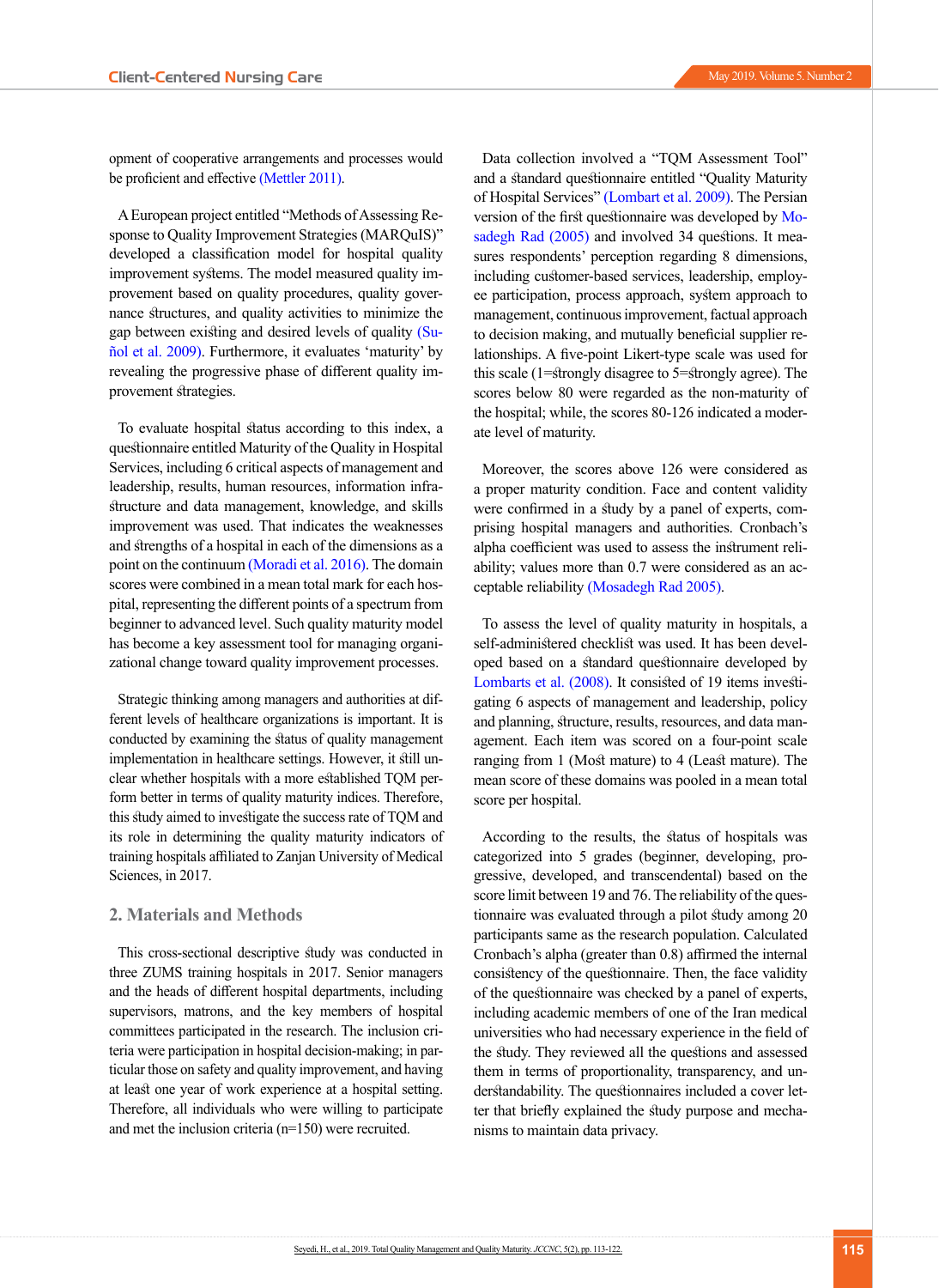The collected data were analyzed SPSS. Appropriate statistical procedures were applied for description analysis, and the differences between groups were tested by the Chi-squared test, and Analysis of Variance (ANO-VA). To evaluate the relationship between study variables, correlation coefficients were calculated. Furthermore, multivariate linear regression analysis was used to determine the predictors of quality maturity in study hospitals based on the participants' perspective. P<0.05 were regarded as significant.

# **3. Results**

The study participants' profile revealed that 56% were at the age group of 51-41 years; 68% were female; 76.7% had a bachelor's degree, and 24.7% were nurses working in different hospital wards [\(Table 1\)](#page-3-0).

Results regarding the success in implementing TQM in three hospitals under the study (including "A", "B" , and "C") and the quality maturity status of their services are presented in [Table 2](#page-4-0). Furthermore, the obtained data reflect possible differences in the mean values of these two variables among different hospitals.

|                        | No. (%)                                           |            |
|------------------------|---------------------------------------------------|------------|
| Gender                 | Male                                              | 48 (32)    |
|                        | Female                                            | 102 (68)   |
|                        | $30$                                              | 13(8.7)    |
|                        | $31 - 40$                                         | 36(24)     |
| Age, y                 | 41-50                                             | 84 (56)    |
|                        | $>50$                                             | 17(11.3)   |
|                        | Diploma                                           | 2(1.3)     |
| <b>Education level</b> | Bachelor's degree                                 | 115 (76.7) |
|                        | <b>Upper degrees</b>                              | 33 (22)    |
|                        | Non-clinical                                      | 30 (20)    |
| Field of study         | Clinical                                          | 109 (72.6) |
|                        | Para-clinical                                     | 11(7.4)    |
|                        | Information technology                            | 1(0.6)     |
|                        | Medical records                                   | 1(0.6)     |
|                        | Administrative affairs                            | 11(7.3)    |
|                        | Para-clinical wards                               | 1(0.6)     |
| Workplace              | Internal and surgical wards                       | 96 (64)    |
|                        | Quality improvement and patient safety department | 4(2.6)     |
|                        | Social work unit                                  | 1(0.6)     |
|                        | Department of nutrition                           | 2(1.2)     |
|                        | Medical engineering department                    | 1(0.6)     |
|                        | Hospital committees                               | 32 (21.9)  |

<span id="page-3-0"></span>**Table 1.** Demographic characteristics of study participants

**Client- Centered Nursing Care**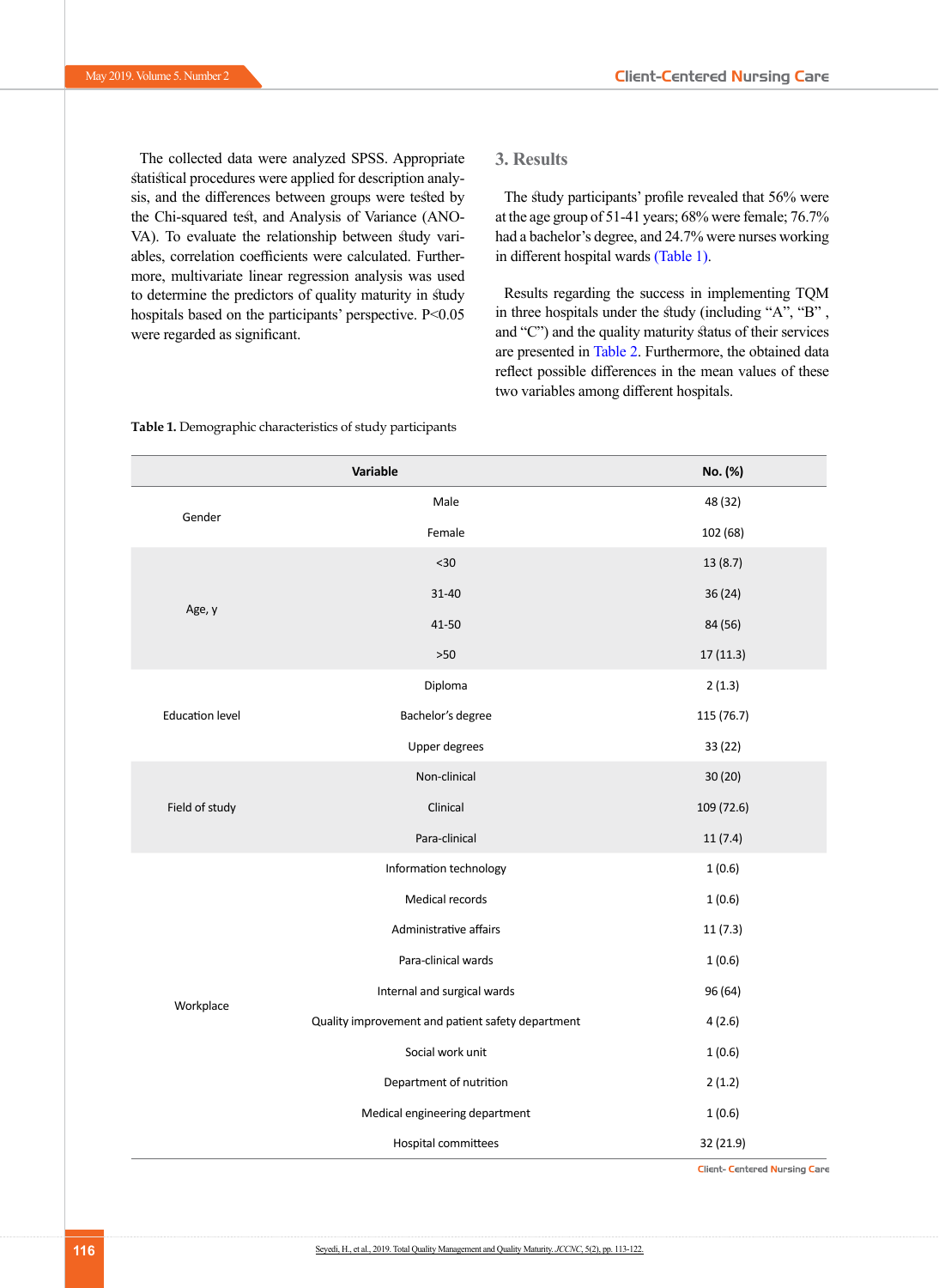| Variable                                         | <b>Mean</b> <sup>t</sup> SD |                |                |                |       |  |
|--------------------------------------------------|-----------------------------|----------------|----------------|----------------|-------|--|
|                                                  | A                           | B              | $\mathsf{C}$   | <b>Total</b>   | P     |  |
| Focus on customers                               | 52±3.02                     | 52±3.6         | 60±3.8         | 59±3.7         | 0.35  |  |
| Leadership commitment                            | 37±3.94                     | $84 + 3.1$     | 61±3.5         | 59±3.8         | 0.05  |  |
| Employee participation                           | 56±3.82                     | 59±3.2         | 71±3.4         | 65±3.3         | 0.001 |  |
| Process approach                                 | 36±3.8                      | 47±3.6         | 67±3.4         | 58±5.3         | 0.001 |  |
| Systemic approach to manage-<br>ment             | $37 + 3.8$                  | 51±3.4         | 57±3.4         | $58 + 5.3$     | 0.001 |  |
| Continuous improvement                           | 36±3.8                      | $54 \pm .3.4$  | 70±3.4         | 64±3.4         | 0.001 |  |
| Factual approach to decision-<br>making          | $28 + 3.9$                  | 52±3.3         | 75±3.4         | $64+3.4$       | 0.001 |  |
| Mutually beneficial supplier<br>relationships    | 39±3.6                      | 64±3.3         | 60±3.3         | 61±3.3         | 0.001 |  |
| Implementation of quality man-<br>agement system | 59.8±4.7                    | $66.9 \pm 2.5$ | 74.8±3.6       | $61.8 \pm 6.5$ | 0.001 |  |
| Management and leadership                        | $55.3 \pm 3.1$              | $53.2 \pm 5.1$ | $44.3 + 6$     | $71.3 \pm 5.7$ | 0.001 |  |
| Knowledge and skill for improve-<br>ment         | $51.8 + 9.3$                | $52.3 \pm 7.2$ | 59±5.5         | 54±6.7         | 0.001 |  |
| Resources                                        | $54 + 9.3$                  | 56±5.1         | 61±5.3         | $57 + 5.1$     | 0.18  |  |
| Policy and planning                              | $31+9.3$                    | 55±7.3         | $64+5.7$       | 50±6.6         | 0.33  |  |
| Data management                                  | $59.3 + 4.2$                | 52±6.6         | $58 + 4.2$     | $56.3 \pm 6.3$ | 0.001 |  |
| Structure                                        | $59.2 \pm 6.2$              | $58.3 \pm 6.2$ | $60.2 \pm 6.3$ | $58 + 6.7$     | 0.001 |  |
| Quality maturity                                 | $60.1 + 9.7$                | $57.9 \pm 5.4$ | $61.5 \pm 7.2$ | 59.3±6.5       | 0.001 |  |

<span id="page-4-0"></span>**Table 2.** The mean success rate of TQM implementation and quality maturity in the studied hospitals

The Mean±SD score of TQM implementation in the studied hospitals was  $61.8 \pm 6.5$ , which represented a low level of program deployment. The mean scores related to most of the TQM dimensions were below 60, indicating an average of the low status of program implementation in hospitals. Furthermore, concerning all dimensions, hospital "A" achieved the weakest status in implement-

Comparison between the three hospitals revealed that all TQM principles except for leadership commitment, and supplier relationships were applied to a greater extent in hospital "C". Regarding these two aspects, hospital "B" demonstrated better performance. Finally, ANOVA results affirmed the differences in the status of TQM implementation among the hospitals in all aspects except for focus on customers, and leadership commitment (P<0.05).

ing TQM principles.

Results obtained from quality maturity status in studied hospitals revealed a moderate level of maturity (59.3±6.5). Regarding this variable, all related dimensions except for management and leadership got the highest mean values in the hospital "C".

Furthermore, comparing the different dimensions of maturity suggested that from the managers' viewpoint, the highest and lowest mean values belonged to structure, and policy and management, respectively. Additionally, ANOVA results affirmed significant statistical differences among hospitals in all dimensions, except for resources, policy, and planning (P<0.05).

Table 3 indicates the importance of each TQM principle in the success of program implementation from the managers' perspective. The relevant results revealed that the greatest impact of dimensions belonged to a systematic approach to management, employee partici-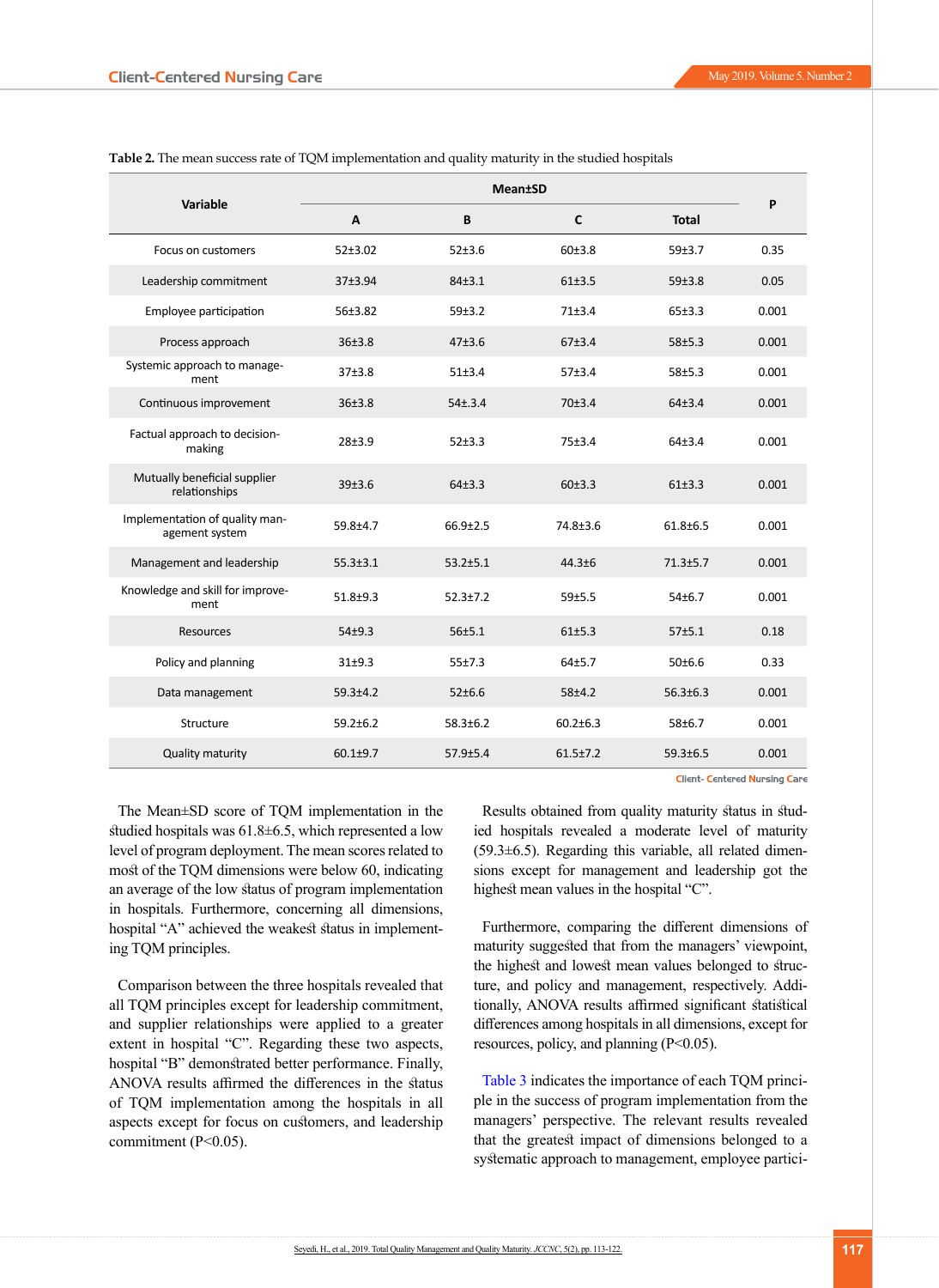| <b>TQM Principles</b>                      | B     | <b>SE</b> |        | P     |
|--------------------------------------------|-------|-----------|--------|-------|
| Employee participation                     | 0.189 | 0.0001    | 580.3  | 0.001 |
| Process approach                           | 0.17  | 0.0001    | 408    | 0.001 |
| Systemic approach to management            | 0.34  | 0.0002    | 798.5  | 0.001 |
| Continuous improvement                     | 0.186 | 0.0001    | 406.01 | 0.001 |
| Factual approach to decision-making        | 0.188 | 0.0001    | 470.01 | 0.001 |
| Mutually beneficial supplier relationships | 0.188 | 0.0001    | 550.39 | 0.001 |

**Table 3.** The effects of TQM principles on determining managers' viewpoint toward TQM implementation

**Client- Centered Nursing Care** 

<span id="page-5-0"></span>

| <b>Table 4.</b> The association between TQM implementation and quality maturity in hospitals |  |  |  |  |
|----------------------------------------------------------------------------------------------|--|--|--|--|
|----------------------------------------------------------------------------------------------|--|--|--|--|

|                       | r                                          | P    |       |
|-----------------------|--------------------------------------------|------|-------|
|                       | Focus on customers                         | 0.51 | 0.001 |
|                       | Leadership commitment                      | 0.66 | 0.001 |
|                       | Employee participation                     | 0.78 | 0.001 |
|                       | Process approach                           | 0.62 | 0.001 |
| <b>TQM</b> principles | Systemic approach to management            | 0.48 | 0.001 |
|                       | Continuous improvement                     | 0.74 | 0.001 |
|                       | Factual approach to decision-making        | 0.55 | 0.001 |
|                       | Mutually beneficial supplier relationships | 0.52 | 0.001 |

**Client- Centered Nursing Care** 

pation, factual approach to decision making, and mutually beneficial supplier relationships.

As per [Table 4,](#page-5-0) in correlation analysis between TQM implementation and quality maturity, employee participation ( $r=0.78$ ), and continuous improvement ( $r=0.74$ ) had a positive and most significant relationship with quality maturity in the studied hospitals. While, the lowest associations belonged to customer-based services (r=0.51), and systematic approach to management (r=0.48). To examine the importance of demographic diversity in the perspective of managers toward quality maturity, linear regression modeling was performed. Table 5 illustrates the associated results.

**Table 5.** Predictive role of study participants' demographic variables in their attitude toward quality maturity

| <b>Demographic Variables</b> |         | <b>Unstandardized Coefficients</b> | <b>Standardized Coefficient</b> |         |       |  |
|------------------------------|---------|------------------------------------|---------------------------------|---------|-------|--|
| <b>Quality Maturity</b>      | B       | <b>SE</b>                          |                                 | t       | P     |  |
| Gender                       | 2.2     | 1.3                                | 0.11                            | 1.5     | 0.06  |  |
| Age, y                       | $-0.52$ | 1.1                                | $-0.033$                        | $-0.32$ | 0.5   |  |
| <b>Education level</b>       | 6.1     | 1.1                                | 0.51                            | 3.52    | 0.001 |  |
| Field of study               | 1.68    | 0.65                               | 0.23                            | 1.48    | 0.001 |  |
| Work place                   | 0.12    | 0.9                                | 0.01                            | 0.12    | 0.02  |  |

**Client- Centered Nursing Care**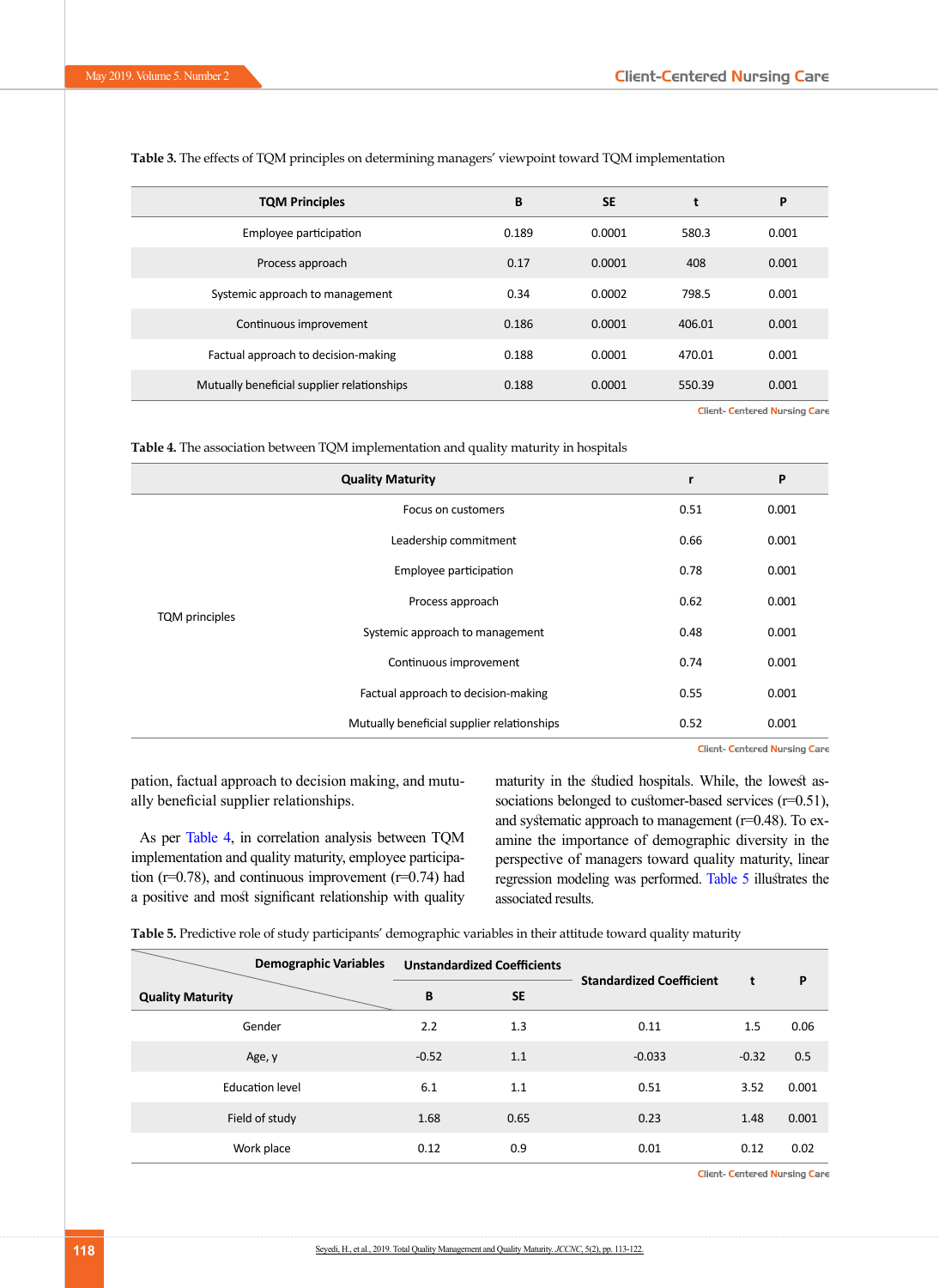|                                            |         | <b>SE</b> | t        | P     | <b>Confidence Interval</b> |                   |  |
|--------------------------------------------|---------|-----------|----------|-------|----------------------------|-------------------|--|
| <b>Variables</b>                           | B       |           |          |       | <b>Low Limit</b>           | <b>High Limit</b> |  |
| <b>TQM</b> Implementation                  | 0.636   | 0.07      | 9.01     | 0.001 | 1.38                       | 2.35              |  |
| Focus on customers                         | $-0.07$ | 0.006     | $-0.922$ | 0.358 | 0.016                      | 0.006             |  |
| Leadership commitment                      | 0.07    | 0.007     | 0.672    | 0.502 | 0.009                      | 0.019             |  |
| Employee participation                     | 0.184   | 0.005     | 25.67    | 0.001 | 0.112                      | 0.131             |  |
| Process approach                           | 0.168   | 0.006     | 19.72    | 0.001 | 0.111                      | 0.136             |  |
| Systemic approach to management            | 0.344   | 0.006     | 38.92    | 0.001 | 0.239                      | 0.164             |  |
| Continuous improvement                     | 0.188   | 0.006     | 19.59    | 0.001 | 0.113                      | 0.138             |  |
| Factual approach to decision-making        | 0.185   | 0.005     | 22.53    | 0.001 | 0.112                      | 0.134             |  |
| Mutually beneficial supplier relationships | 0.190   | 0.005     | 26.84    | 0.001 | 0.117                      | 0.136             |  |

**Table 6**. Predictive role of TQM implementation in managers' attitude toward quality maturity

**Client- Centered Nursing Care** 

In exploring the relationship between demographic variables and managers' viewpoint toward quality maturity, study results confirmed that the field of study and educational level had significant effects on the dependent variable (P<0.05). Leveling up to a higher educational level led to a 0.51 unit of development in quality maturity. In the multiple linear regression model based on the backward method, these two variables were controlled as confounding variables in the relationship between TQM implementation and quality maturity. The obtained results confirmed that the associated factor with the dependent variable was determined as TQM implementation (P<0.05), which remained significant after adjusting confounding variables ( $\beta$ =0.63, P<0.05). In other words, one unit change in the standard deviation of the independent variable would respectively lead to 0.63 unit change in the standard deviation of quality maturity.

Furthermore, the regression model predicted 67% of changes in the dependent variable (ADJ. $R^2=0.67$ ). As per Table 6, managers with a more positive attitude toward TQM implementation assessed the quality maturity of the hospital more favorably. Studying the effects of different TQM aspects on quality maturity also suggested that the most significant role among 8 dimensions belonged to systemic approach to management (β=0.344; P<0.05).

# **4. Discussion**

Healthcare managers and policymakers should consider the importance of delivering high-quality services with sufficient effectiveness and efficiency. To this purpose, implementing a quality management system can be a beneficial strategy,

which helps healthcare providers take more effective steps toward achieving quality goals [\(Mosadegh Rad 2005\)](#page-9-6).

Study results suggested that the overall viewpoint of managers toward the implementation of TQM in hospitals was not appropriate with the greatest impact of systematic approach to management, employee participation, factual approach to decision making, and mutually beneficial supplier relationships. In a similar study, [Mo](#page-9-6)[sadegh Rad \(2005\)](#page-9-6) reported that TQM improvement is highly dependent on managerial commitment, employee participation, and measurement of their performance through appropriate criteria. Furthermore, [Sadikoglu](#page-9-7)  [and Olcay \(2014\)](#page-9-7) believed that considering employees as valuable organizational resources and evolving them in decision-making affairs increase their trustworthiness and persuade them in conducting their work-related performance in an effective manner.

[Leggat \(2007\)](#page-9-8) noted that organizations with lowquality services tend to consider quality improvement activities as a job monopolized by a person; the use of employee participation in decision-making and accomplishing job affairs are overlooked with the goal of continuous improvement. [Mosadegh Rad \(2005\)](#page-9-2) concluded that the successful implementation of TQM mainly depends on the leadership efforts and cooperative activities of all personnel in an organization with a learning culture which develops process-management practices and continuous employee empowerment. The author also believed that successful TQM requires skillful staff committed to quality improvement activities.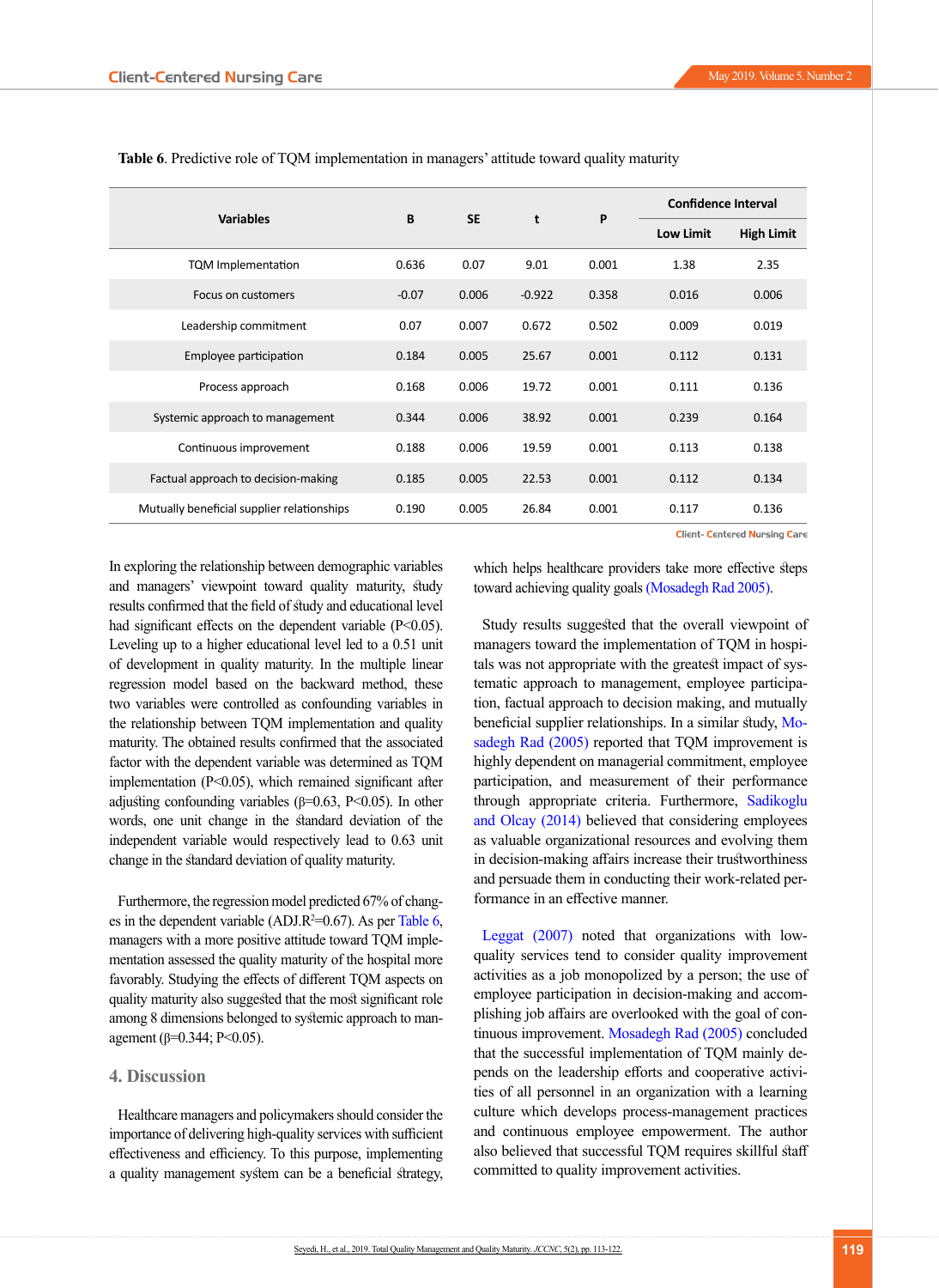Top management support, workforce participation, supplier involvement, and quality information system were other influential factors mentioned by Dayton [\(2001\)](#page-9-9) as being significant to the successful TQM imple-mentation. [Asmoni et al. \(2015\)](#page-9-10) revealed the most significant factors affecting the successful establishment of a quality management system. They found that focus on the customers was at the most satisfactory status, compared to other aspects. Study participants also believed that paying attention to the satisfaction of patients' needs by providing high-quality services and continuous monitoring of their needs got the highest priority in the successful implementation of a quality management system.

Similarly, Kaziliūnas (2010) affirmed the importance of such factors and emphasized on their necessity in the successful deployment of quality management system in organizations. Focusing on customers has also been considered as the main factor in the success of quality management efforts [\(Winser & Corney 2001;](#page-9-11) Li et al. 2001; Nakata 2002). Literature notified that ignoring patients and their needs could lead to TQM failure in healthcare organizations [\(Behshid 2003;](#page-9-12) [Mosadegh Rad](#page-9-2)  [2005\).](#page-9-2) Thus, health administrations should develop a systematic approach for receiving patients' suggestions and evaluate their satisfaction with rendered services.

Comparatively, a study was conducted to determine factors affecting the implementation of a quality management system in healthcare centers affiliated with Isfahan University of Medical Sciences. It was revealed that some aspects, including the commitment of managers, employee participation, effective communication with suppliers, and data management were at a low level according to employees' viewpoint. This finding reflected the importance of strengthening the abovementioned dimensions in study centers with the purpose of improving the status of quality management system [\(Sadikoglu & Zehir 2010\)](#page-9-13).

In the current study, the quality maturity of hospital services was reported at a moderate level. In terms of different aspects of quality maturity, the staff reported the management and leadership at the most desirable condition and policy and planning at the most unfavorable situation. Similarly, [Joyce et al. \(1997\)](#page-9-14) assessed the latter feature to be undesirable and suggested that continuing education as a critical factor in improving the quality of urban emergency services in Oregon could be a helpful strategy. They also added that sufficient resources and an appropriate information system would be useful in the quality maturity of services.

Furthermore, our findings revealed that some factors, including resources, knowledge, and skill for improvement, and data management were at a relatively unfavorable level. According to [Amiri & Sakaki \(2005\),](#page-8-1)  organizations were considered as mature entities when there was a high level of managerial commitment and responsibility toward quality improvement. They believed that maturity would only be achieved through developing a proper culture of change among all managers in different organizational levels and the design of effective educational interventions in this regard. They also noted that employees' participation would be flourished if there is a sufficient managerial commitment toward quality improvement and systematic approach in leading the organization.

[Ramadan & Arafeh \(2016\)](#page-9-15) introduced a model to identify the status quo of quality implementation in healthcare institutions. The model consisted of 6 quality drivers, including management, human resources, processes, culture, quality focus, and accreditation. In another study entitled differentiating between hospitals according to the maturity of quality improvement systems, a model consisting of 7 domains was developed to evaluate European hospitals based on a quality improvement maturity index (Lombarts et al. 2009).

Moreover, our study found that various efforts in the field of TQM have significantly affected the different dimensions of quality maturity, mostly policy, and planning, as well as the improvement of knowledge and skills among employees. Thus, adopting appropriate policies for the establishment of an employee performance monitoring system besides designing a systematic approach for data management should be considered as effective strategies to improve the quality of hospital services. As a result, errors or deviations in work processes can be easily detected and modified through process improvement. Furthermore, as literature suggests, training is positively related to employee performance and the improvement of their knowledge and skills. Allocating adequate resources for employee training and culture building on quality issues not only advance the organization on the path to quality improvement but also bring significant competitive advantages to the whole system [\(Yusof & Aspinwall 2000;](#page-9-16) [Calisir et al. 2001\)](#page-9-17).

 In addition, considering employees as a valuable intellectual capital was regarded as another key factor. This may lead to the successful implementation of a quality management system through the effective use of their creative ideas in promoting work processes and systematic improvement of the running system. If the staff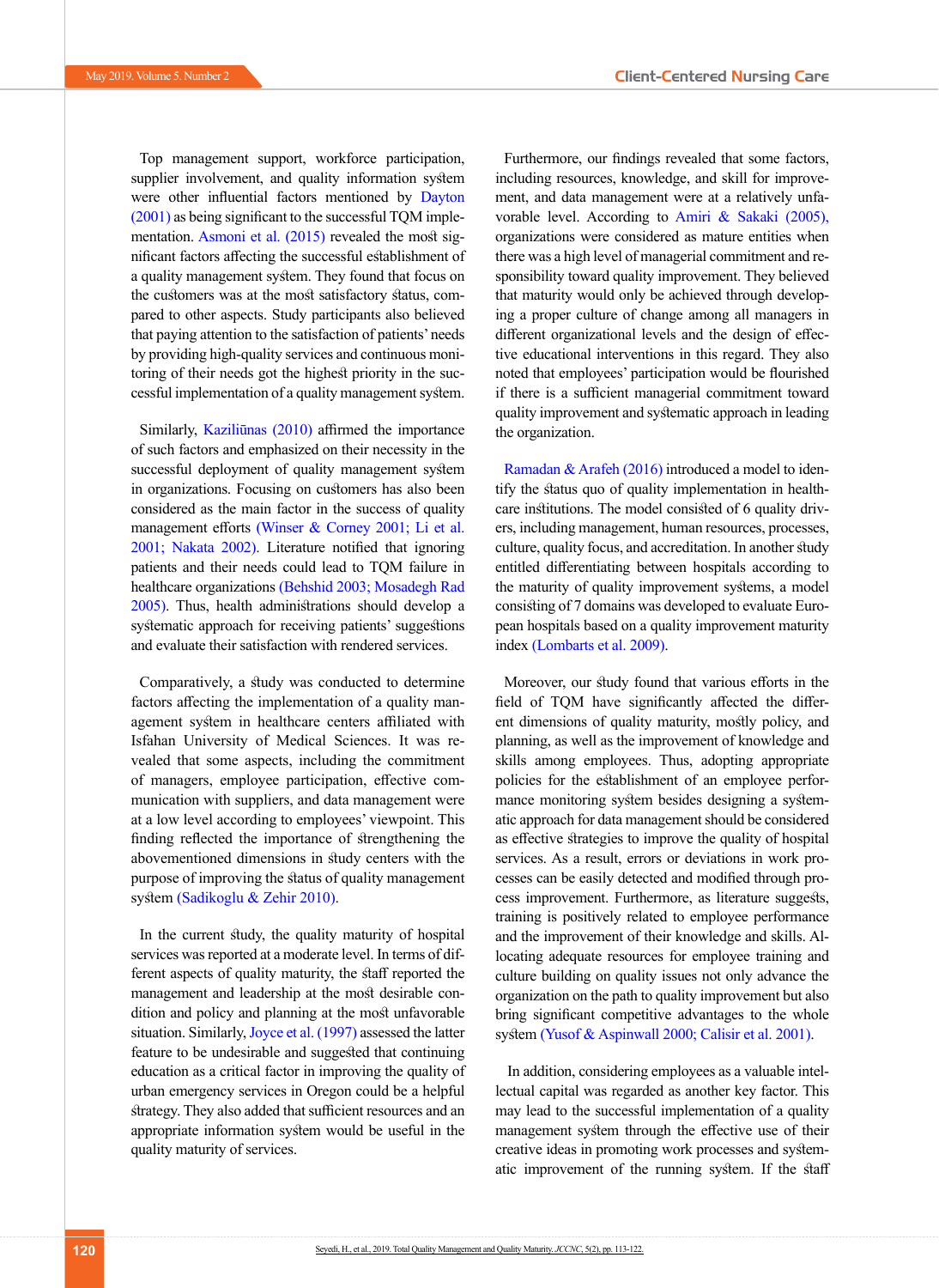viewpoints are considered in determining objectives and strategies, the employees will determinedly support and enforce related strategies. The main reason is that employees feel like they are important role players in the organization and their efforts are crucial to the achievement of objectives [\(Mosadegh Rad 2005;](#page-9-2) [McAdam &](#page-9-18)  [Kelly 2002](#page-9-18)[; Buch & Rivers 2002\)](#page-9-19). Therefore, employee participation in decision-making processes, their continuous empowerment, and the systematic supervision of them will be used in an essentially proper way.

Effective interaction with suppliers was another important priority which prominently influenced the quality maturity of the services. Such relationship promotes the quality of rendered services, provides an effective monitoring system, and improves suppliers' loyalty to the organization's expectations [\(Mosadegh Rad 2003 &](#page-9-6) 2004). Literature has also revealed that supplier management is a leading factor for social responsibility. All role players in the supply chain should realize the influence of their services on society's health condition. They should also manage their activities in line with the principles of a quality management system. Through this evaluation system, all of their activities would be evaluated concerning quality and performance improvement measures.

To achieve quality maturity, managers should be committed to TQM in a participative organizational environment using the potential collaboration of different parties, including managers, employees, patients, and suppliers. Implementing quality management systems improves various quality measures in healthcare organizations. Thus, all of its aspects should be effectively implemented in a hospital to bring about significant improvements regarding quality measures. Furthermore, to successfully implement TQM, several factors are essential. Managerial commitment, well-trained human resources, the culture of responsibility toward quality, customer-driven approaches, employee participation, sufficient resources, and effective communication were among some of the main intensives.

In conclusion, to proceed in a quality pathway, it is required to notify managers and employees about the vital role of deploying quality programs in healthcare systems. In Iran, there are limited research studies on quality maturity in healthcare centers; thus, hospital managers can contribute in such scientific areas and provide evidencebased data to discover the set of factors that play an important role in institutionalizing the quality maturity as a managerial necessity. Such information can effectively lead them toward providing sufficient opportunities, and create a proper condition in which high-quality endeavors could be achieved more probably.

There were two main limitations to the current study. First, data concerning TQM performance measures were gathered from the respondents mostly contained managers and those responsible for quality improvement activities which might have a desire to show their hospitals look good. In addition, the study hospitals are affiliated by Zanjan University of Medical Sciences as a public medical sciences university in Zanjan Province, Iran. This might restrict the generalizability of study results. Thus, it is recommended that similar studies be repeated in different contexts.

#### **Ethical Considerations**

#### **Compliance with ethical guidelines**

The study proposal was approved by the Ethics Committee of Qazvin University of Medical Sciences (code: IR.QUMS.REC.1396.18). Written consents were obtained from eligible personnel who agreed to participate in the study. The consent form contained information on the purpose of study, data confidentiality, voluntarily participation, and the opportunity to leave the study at any stage.

## **Funding**

This research did not receive any specific grant from funding agencies in the public, commercial, or not-forprofit sectors.

#### **Authors' contributions**

Study design: Rafat Mohebbifar and Sima Rafi; Collectingstudy data: Homa Seyedi; Analyzing data and drafting the manuscript: Sima Rafi; Checking and confirming the written article: All authors.

# **Conflict of interest**

Authors declared no conflict of interest.

#### **References**

- <span id="page-8-1"></span>Amiri, M. R., & Sakaki, M. R., 2005. [*Guideline for assessing organization performance using EFQM excellence model* (Persian)]. Tehran: Institute for Productivity & Human Resource Development Publishing.
- <span id="page-8-0"></span>Antony J., et al., 2002. Critical success factors of tqm implementation in hong kong industries. *International Journal of Quality & Reliability Management*, 19(5), pp. 551-66. [[DOI:10.1108/02656710210427520](https://doi.org/10.1108/02656710210427520)]